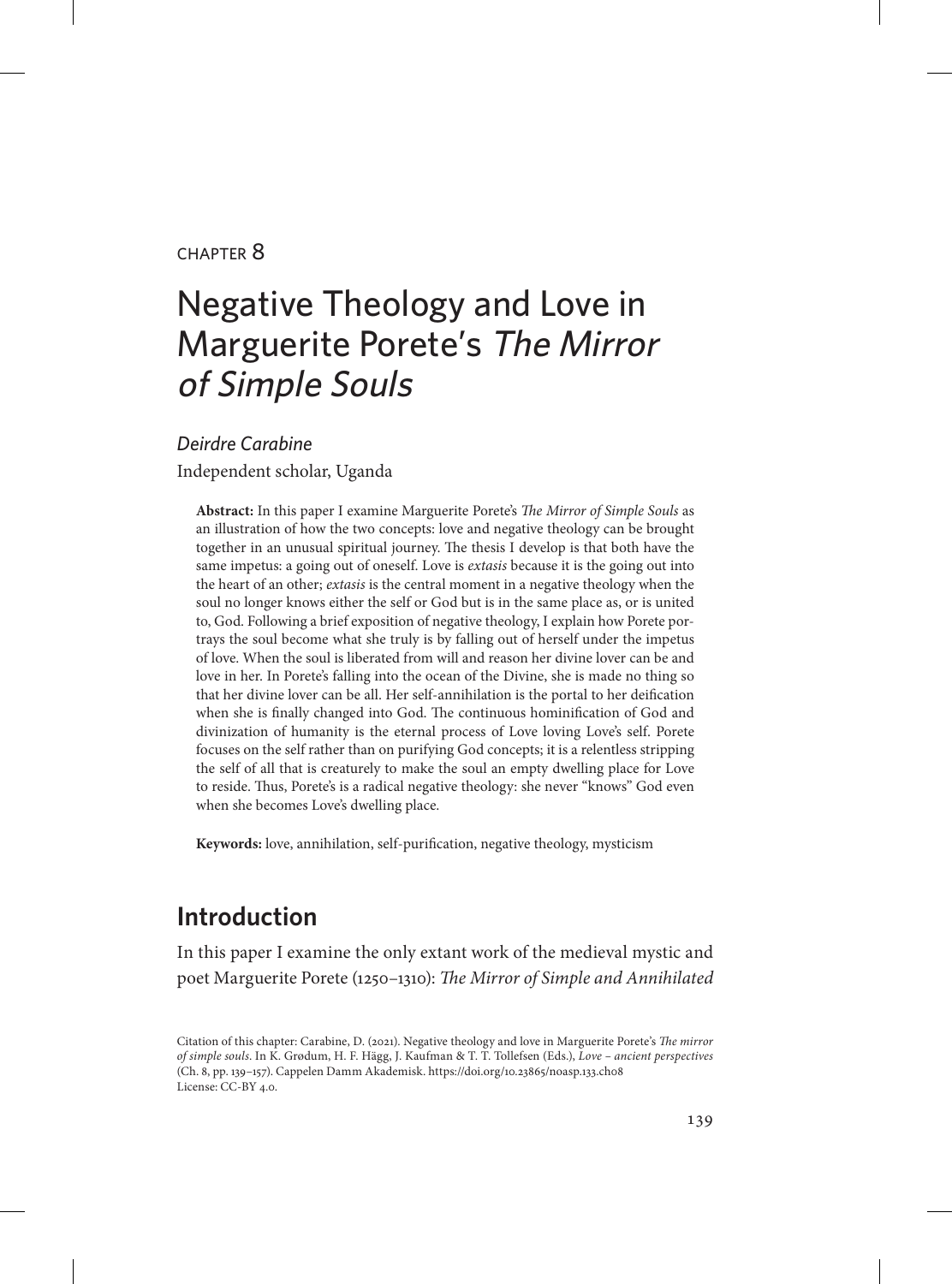*Souls*, as an illustration of how the two concepts: love and negative theology – which at first sight appear to have little in common – can be brought together in one, most intriguing spiritual journey, a journey that has its ultimate grounding in the writings of the sixth-century theologian Pseudo-Dionysius. I chose Marguerite Porete as representative of the many women writers in the Middle Ages who were influenced to some degree by Dionysian apophaticism (negative theology which generally says what God is not because we cannot say what God is), which, combined with the love mysticism so deftly brought into the *Mystical Theology* by Thomas Gallus (the French theologian of the School of St Victor, b. 1200), formed an altogether new way of conceiving the love relationship between God and the soul.<sup>1</sup>

The fundamental idea I attempt to develop is that both love and negative theology have the same impetus if we understand negative theology as *praxis* (activity), not simply as a word game or an exercise of mental abstraction. Both (if we conceive of the ultimate goal of negative theology as unity with the Divine) entail a going out of oneself. Love is *extasis* (being moved out of oneself), because it is the going out of the self into the heart of another; *extasis* is the central moment in a negative theology when the soul no longer knows either the self or God but is in the same place as, or is united to God. The displacement of self as one's heart empties itself to make room for the other, is paradoxically a filling of the heart, not only with the Other, but also with the self.

I begin with a brief exposition of negative theology. I then turn to a discussion of how Porete begins from the perspective of negative theology in *The Mirror of Simple Souls* and tells a love story with a most unusual ending. Put simply, Porete's *Mirror* is the story of the soul becoming what she truly is by falling out of herself, by annihilating herself under the impetus of love. When the soul is liberated from will and reason, when the soul becomes nothing, she is empty so that her divine lover has space to be and to love in her. She becomes the river that no longer exists when it flows into the sea. In Porete's falling into the ocean of divine love, she is made no thing so that her divine lover can be all. In Porete's understanding,

<sup>1</sup> See Coolman, 2008, pp. 615–632 and McGinn, 1994, pp. 81–96.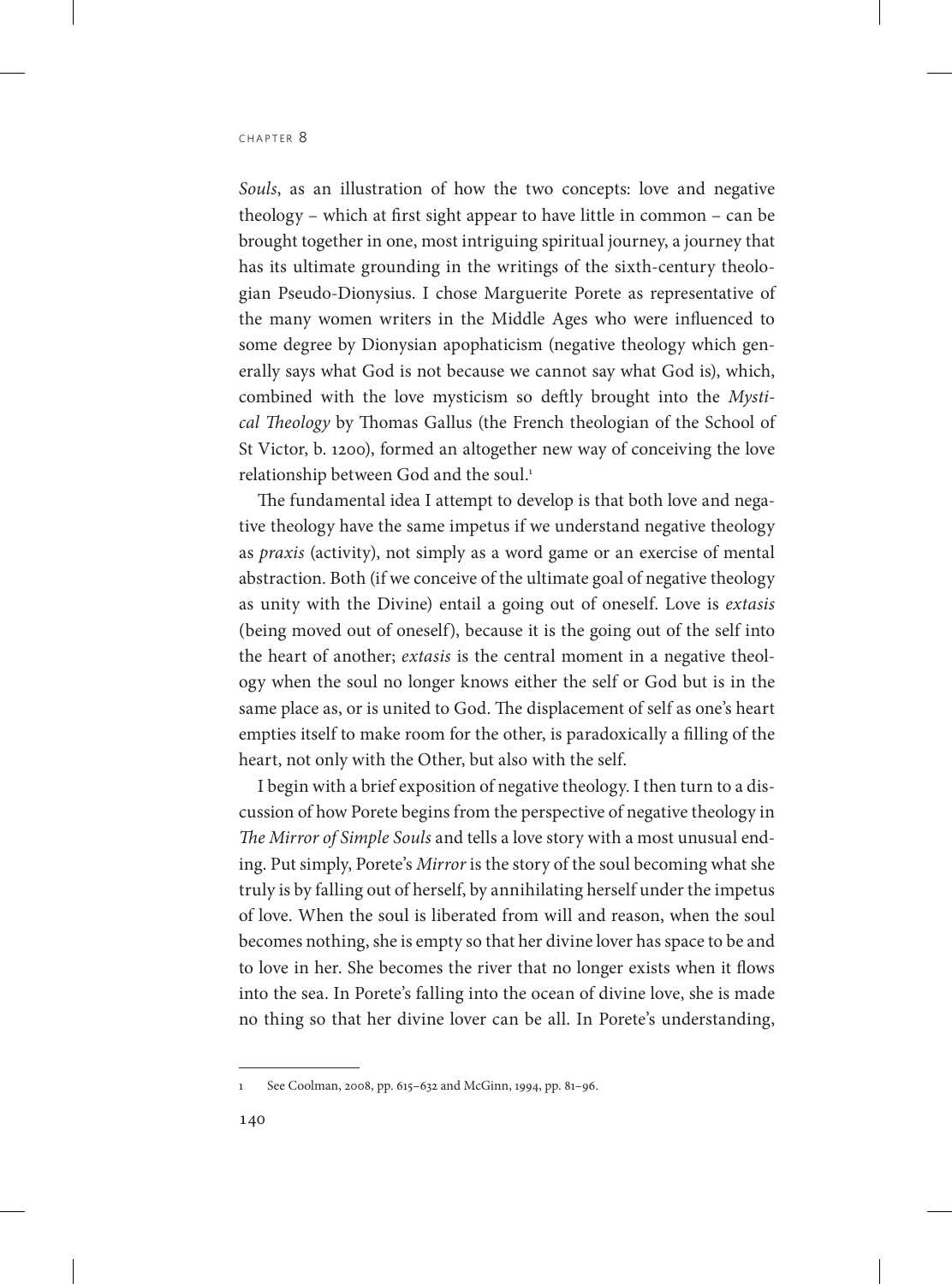self-annihilation is the portal to deification when soul is finally changed into God.

As we are aware, negative theology is a popular discourse in today's philosophical (and theological) circles. In my view, however, much of the contemporary interest in negative theology (such as we find it in the works of contemporary French philosopher Jacques Derrida and more recently Irish academic Richard Kearney) is better described as philosophical apophaticism (Boeve, 2002, pp. 443–459), in that it uses negative theology to assassinate the monster called ontotheology (the theology of being as referred to God). Negative theology as I understand it in this paper is rooted in theological discourse and spiritual *praxis*. Negative theology, like love, cannot only be said: it is done.

I would suggest that in going out of the self to make a home in the heart of a friend, a love, a lover, that very displacement becomes, in a sense, completion. At the deepest level, when my heart resides in the heart of another, when love has displaced me into the heart of my friend, my lover, I am no longer me but "me in my love, my lover", a different me whom I cannot know because I am no longer "me". This is an apophatic (as in negative theology) or aphairetic (as in abstraction or taking away from) moment as my self is neither me nor other. Just as in the *extasis* of the apophatic moment, love makes of two candles one light (or from many candles one light), love makes a duet that is different from each of the voices that sings alone, and this may not be fully comprehended by the singer who is part of a duet. As in the Pseudo Dionysius: "… the one who loves is drawn out of himself and centres his being on the object of his love. Love is ecstatic because it is unitive: the lover is united to the beloved …" (Louth, 1989, p. 94).

Through the idea that love causes self-displacement, the apophatic plunge, the jump, the breakthrough, the annihilation can be understood as a love-inspired moment. While this is explicit in the works of Dionysius, love is not always a prominent feature of negative theology. It is, however, explicit in those mystical writers who took inspiration from the glosses of Thomas Gallus on the *Mystical Theology* of the Pseudo Dionysius. It is also explicit in the writing of one long-neglected spiritual writer whose fiery words unfortunately earned her a fiery end: Marguerite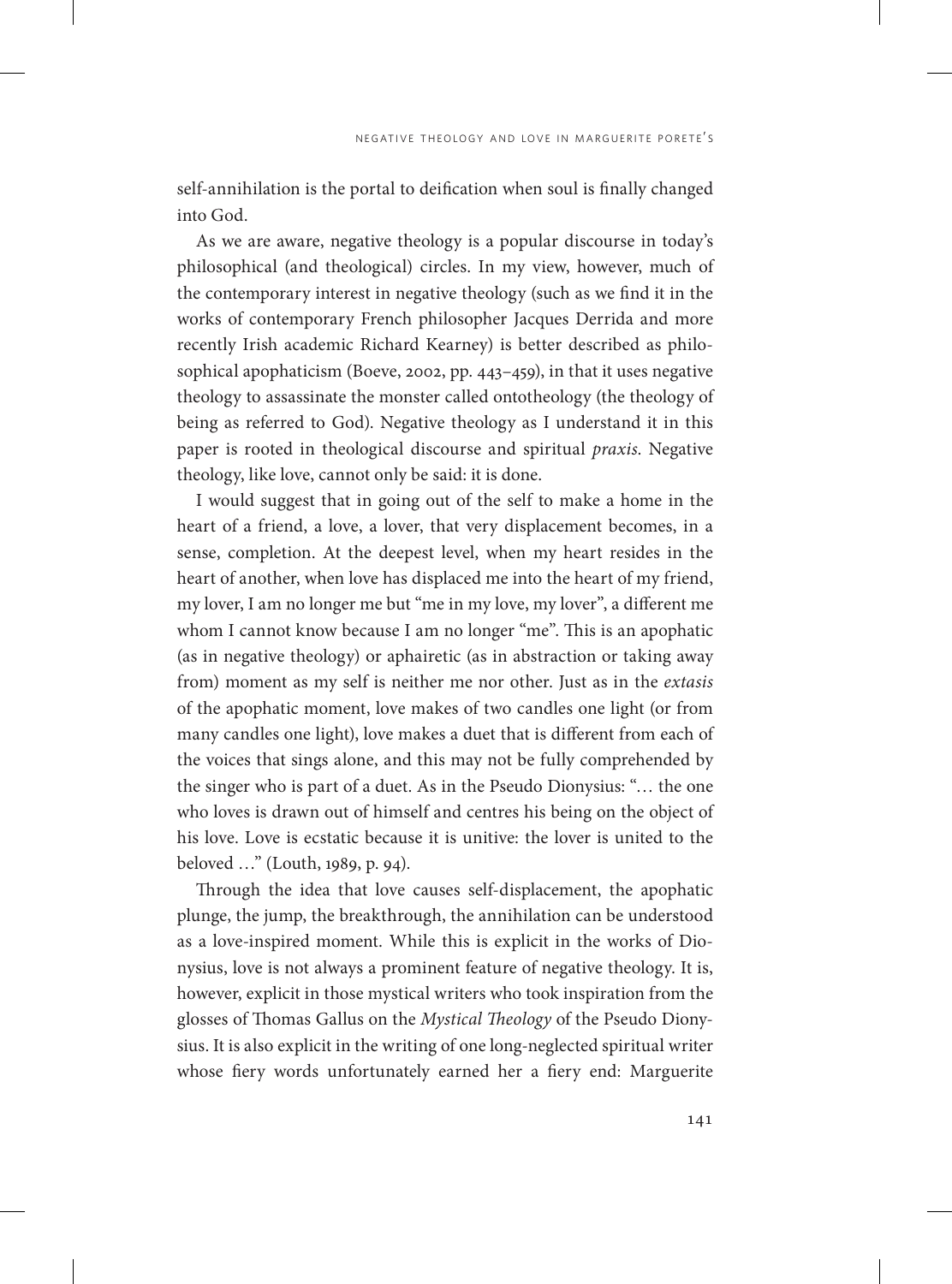Porete. In this paper on Porete I will make frequent reference to Meister Eckhart, the German mystical theologian (1260–1328), because I believe he was deeply influenced by *The Mirror of Simple and Annihilated Souls*. 2 As we shall see, in Porete's writings, the apophatic plunge that is love fuelled involves an absolute relentless going out of oneself until the self can no longer even be found and only God remains.

## **Negative Theology**

I begin by contextualizing the paper with a brief outline of my understanding of negative theology. Unity with the One, the Good, God, is its ultimate aim. By reversing our way of thinking – as the great Neoplatonist Plotinus (204–270) would put it – we simply leave ourselves open to the vision and presence of the Good. A negative theology that is understood from within the context of that great two-fold journey of Christian theology, that is: *katabasis* (going down) and *anabasis* (going up) of *kenosis* (self-emptying) and *theosis* (deification), of God becoming human so that human can become God, is one of the central thematics I keep in mind as I examine Marguerite Porete's mystical text.

According to the proponents of the *via negativa* (the way of negation), knowledge is an obstacle to be overcome in the path to God because it casts a veil of clouded particularity around the One/Good/God. But the subsequent stripping bare or unveiling (*aperikaluptos* as in Dionysius) paradoxically reveals nothing because the divine is no thing. The unveiling leads to an unknowing knowing, a plunge into God, or simply being in the same place as God. The end of the negative journey is not, therefore, an empty space reached through negative dogmas (Armstrong, 1990, pp. 137–138). This idea is given eloquent expression by the poet Rainer Maria Rilke (1875–1926):

But though my vigil constantly I keep My God is dark – like woven texture flowing. A hundred drinking roots, all intertwined;

<sup>2</sup> Although Eckhart never directly quoted her, Bernard McGinn is convinced that he knew Porete's *Mirror*; McGinn, 2001, p. 181.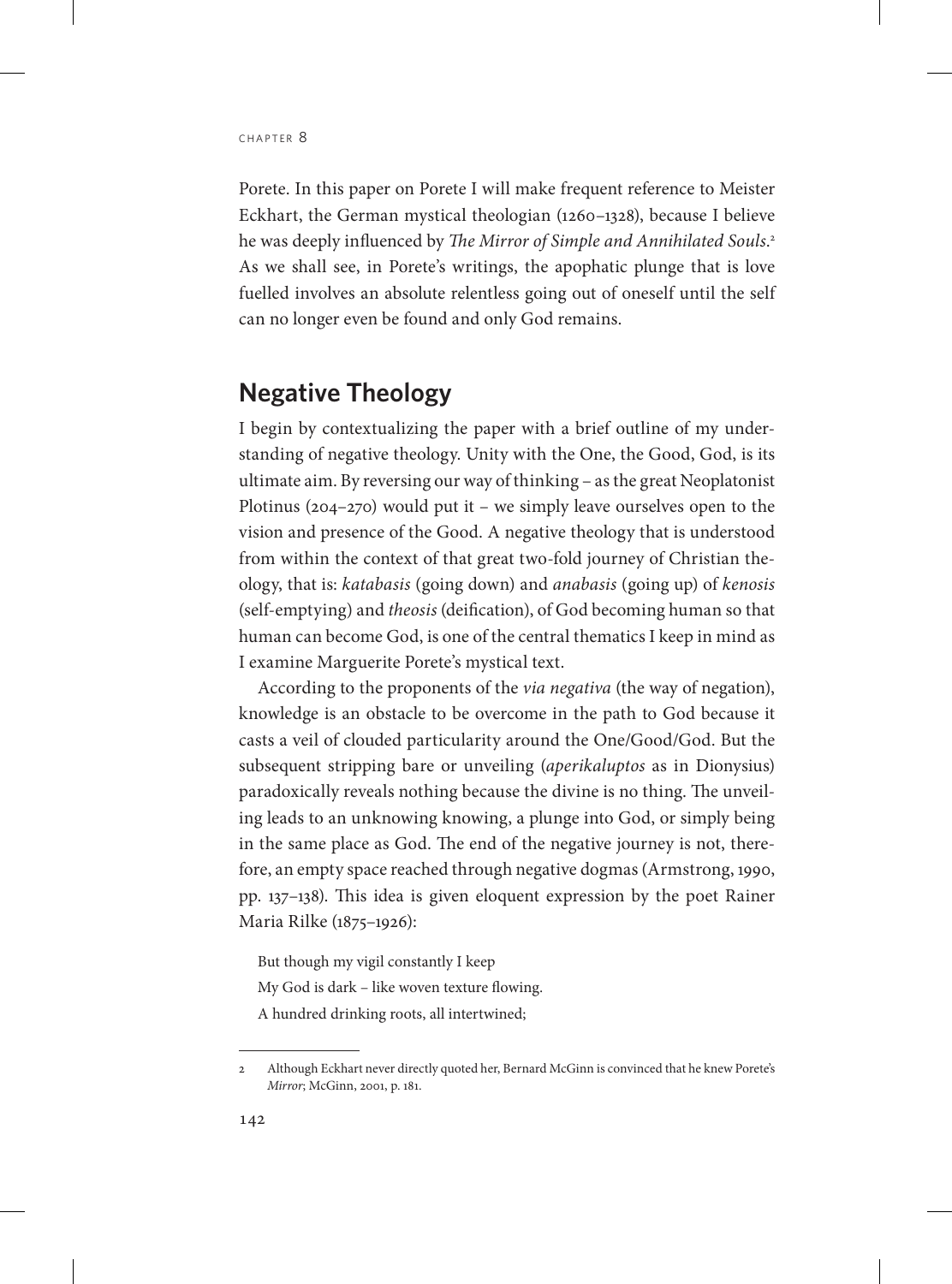I only know that from His warmth I'm growing. More I know not: my roots lie hidden deep My branches only are swayed by the wind.<sup>3</sup>

Turning now to a cosmic perspective, we could say that the no-thing-ness of God becomes some thing when, through creation, through love, God becomes other than God. God can be known then, when other than God or not-God. It is creation as theophany, the alterity of God, that enables the simultaneous knowing and unknowing of the divine. In this dialectical way of understanding the unfolding of God, the oxymorons of the apophatic theologians begin to make some kind of sense: silent music, bright darkness, unknowing knowing. In my view, the going out of God into otherness is more intriguing than the return of all things to their dark, unknowable source.4 In creation, a being can say, "I am not God! I am God's otherness". "God *becomes* when all creatures say 'God' – then God comes to be", as Eckhart put it (Walshe, 1981, p. 81). Creation is itself the affirmation that it is not God because it is some thing (other than God). Thus Eckhart suggests that creation creates God (the Eckhartian distinction between God in God's self and God in creatures), just as the annihilation of the soul in Porete allows God to be.

Used as we are to trying to understand divine reality from either the perspective of transcendence or the perspective of immanence, formulations such as unmanifest manifest, invisible visible stretch the mind in both directions simultaneously for the one cannot be understood without the other: God both is all things and is not all things. The idea that God is manifest in creation is true, but the fact that God remains transcendently unmanifest is also true. And yet, neither is true when understood singly. The "problem" is resolved by coupling both truths in a dialectical formulation that reveals the tension between, and the simultaneous truth of both. The veracity of the statement "God is all things" is constantly undermined by the basic distinction between God and creation, which is a forceful reminder that, as an apophatic understanding demonstrates, a comprehensive account of reality can never be attained. As contemporary

<sup>3</sup> Excerpt from "The Book of a Monk's Life*".*

<sup>4</sup> A central thematic in von Balthasar, 1979.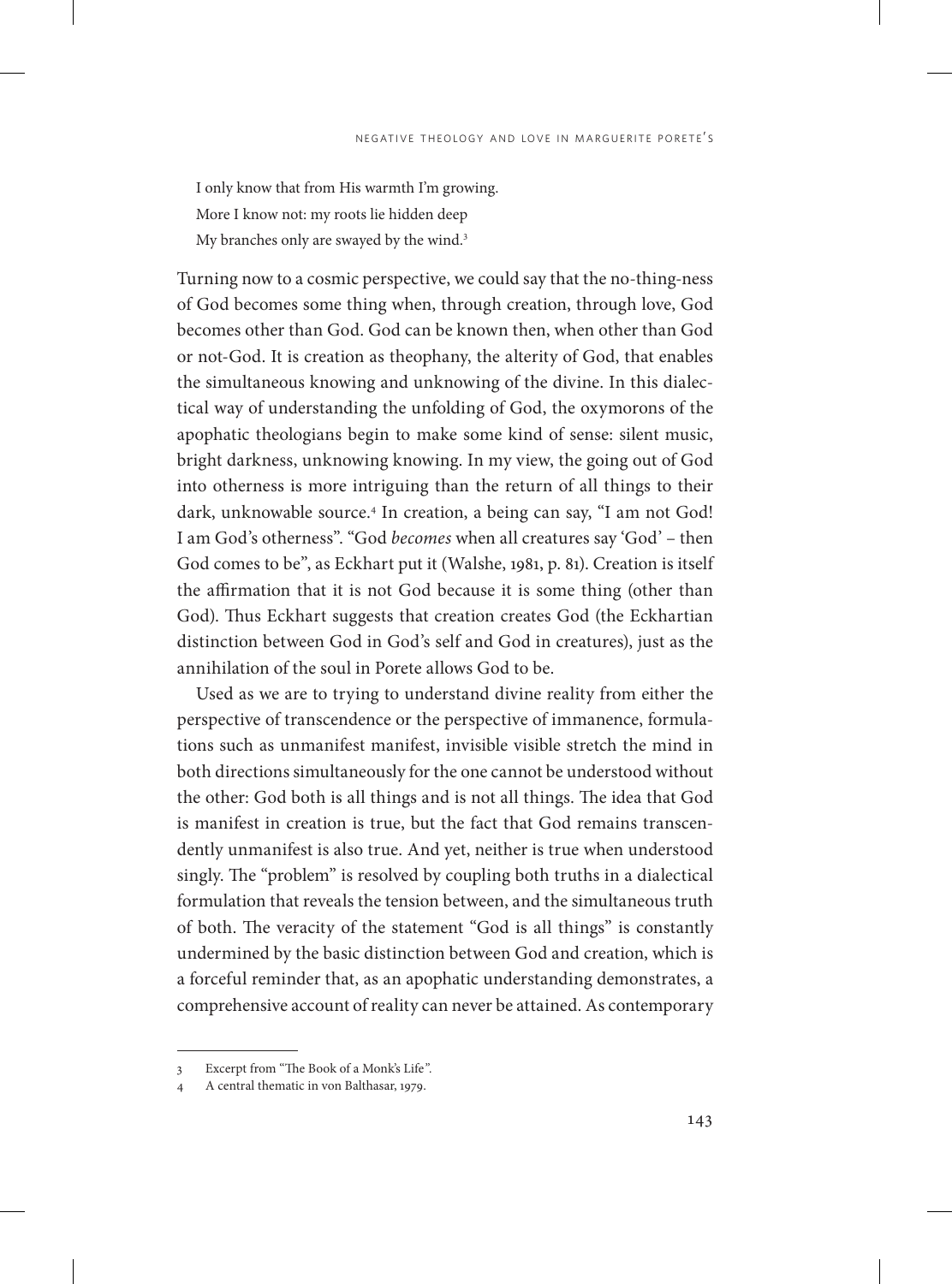academic Michael Sells puts it: "the authentic subject of discourse slips constantly back beyond each effort to name it or even to deny its nameability" (Sells, 1994, p. 2). The ninth-century Irish philosopher John Scottus Eriugena's central, and indeed most audacious truth, that all things are both eternal and made (*Periphyseon* 646C and 681B), is the ultimate apophatic truth at both the linguistic and the ontological levels.

This is what Eckhart says: "But if God is neither goodness nor being nor truth nor one, what then is He? He is pure nothing: He is neither this nor that. If you think of anything He might be, He is not that. So where will the soul find truth?" Good question. I think the answer could well be in the journey, as was the case with Marguerite Porete. Who knows how to say what it is when discourse comes to a halt under the impetus of *eros* (love in the Dionysian sense of *extasis*). But of course Eckhart has an answer for the soul who asks, "What then shall I do?" "You should wholly sink away from your youness and dissolve into His Hisness, and your 'yours' and His 'His' become so completely one 'Mine' that with Him you understand His Unbecome Isness and His nameless Nothingness"(Walshe, 1981, p. 333). Porete's conception of the role of the soul is the same, although expressed in different words.

The unity that is the focus of the *via negativa* when taken to its limits can be described from the perspective of a Moses ascending the clouded mountain as in Cappadocian Church Father Gregory of Nyssa (ca. 330 ca. 395), or as a blinded Dionysian soul throwing itself relentlessly against the ray of the divine darkness, as in the cosmic *adunatio* of Eriugena (the final union or return of all created things to their source: to God)*,* or as a standing naked and empty in the same place as God (Porete and Eckhart)*.* But this is not the end of the otherness of God, but rather, its perpetual celebration. It has been argued that negative theology is the sword that will do away with the particularity of – in the Christian tradition – the Incarnation. It is not, in my view, because it is the eternal celebration of the "isness" of the divine. And yet, in another sense it is this sword because the work has been done, the *logos* (word) returns to *sige* (silence). Similarly, in the *Mirror*, a "Godhead" behind the God we have negated is never exposed. Using negative theology as a knife to cut away idolatry is a necessary part of all theology, but the cutting away does not *reveal*: rather,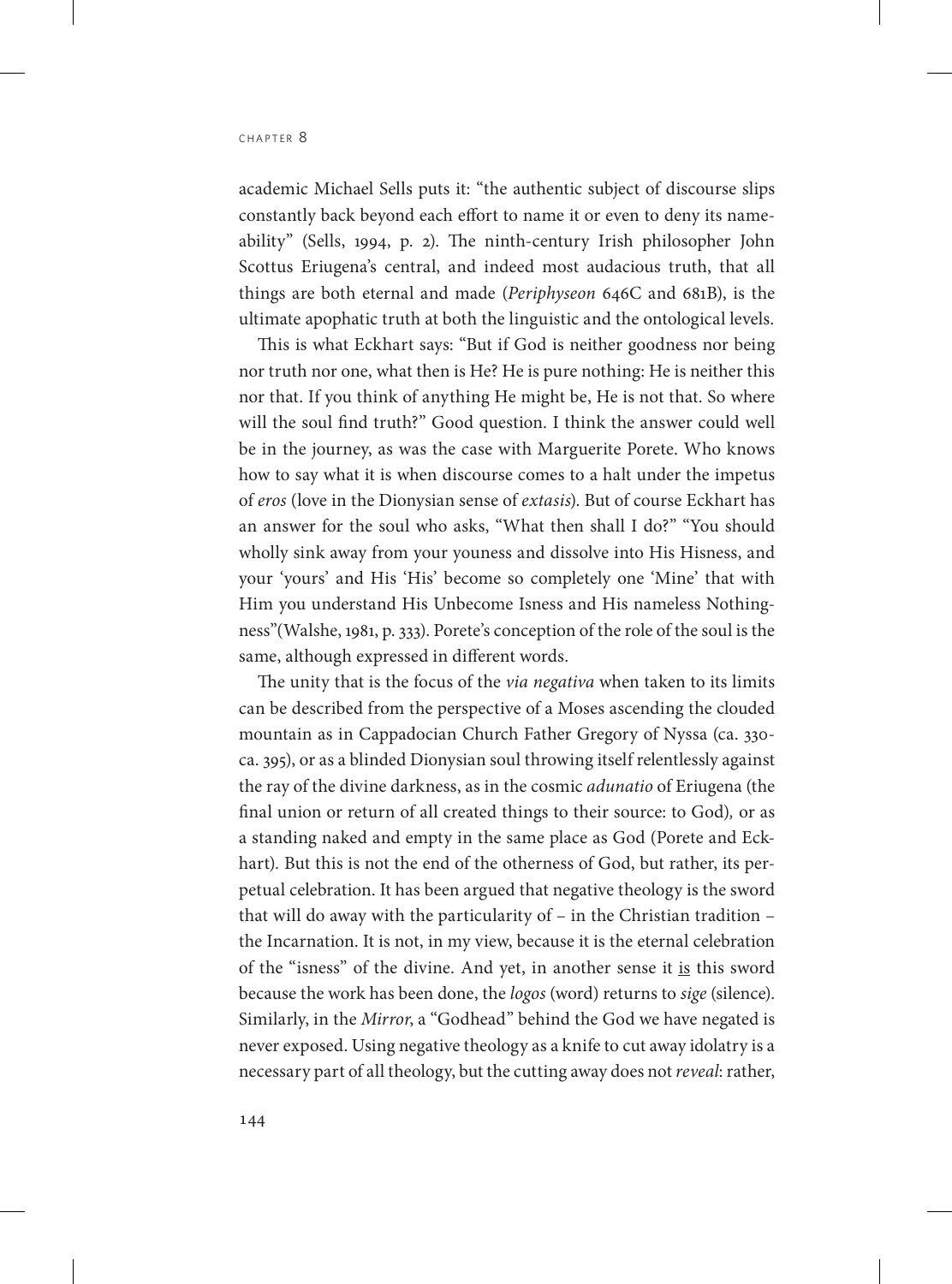it takes us some where, and that "where" is straight into God. Those who let go (achieving breakthrough or becoming annihilated) do not fall into the abyss or remain in the desert of no-thingness: they can, quite wonderfully, be changed into God. As the Victorian Jesuit poet Gerard Manley Hopkins concludes his poem "The Windhover": " … blue-bleak embers, ah my dear, / Fall, gall themselves, and gash gold vermilion".

#### **The Mirror of Simple and Annihilated Souls**

But just as no two loves are the same (except in that all love is *praxis*), and no two lives are the same, no two spiritual journeys are the same. There can be elements of similarity but there will always be that which accounts for individual difference. So it is with the practitioners of the negative way, not least with Marguerite Porete and her contemporary the Dominican Meister Eckhart (Lichtman, 1994, pp. 65–86). In both cases, words are, at times, strained to their limits as they struggle to express that which is essentially expression-less in that place where you-ness and me-ness disappear.

I have already discussed the self-death of the lover through love that has an apophatic thrust. The remainder of the paper will illustrate this point using Porete's much-neglected work (Wright, 2009, p. 84). Sadly, but perhaps apt given her desire to be annihilated for her divine lover, she was burned to death on charges of heresy on 1 June 1310 in Paris. Her book had previously been burned in 1306 but she appears to have persisted in the dissemination of her ideas, for she was summoned in 1308 before the Inquisitor of Lorraine, excommunicated, and sent to Paris where she was imprisoned for one and a half years. According to accounts of the trial, she kept silence in the face of her inquisitor Guillaume de Paris. Interestingly, in chapter 67 of the *Mirror*, Porete says that she seals her lips and does not speak to those who follow the counsel of reason; unlike some others, she kept her promise and did not recant her supposed heresy.5

Little is known of Porete as an historical subject (as is the case with Pseudo Dionysius and the author of the fourteenth-century work, based

<sup>5</sup> A good account of her trial can be found in Field, 2012.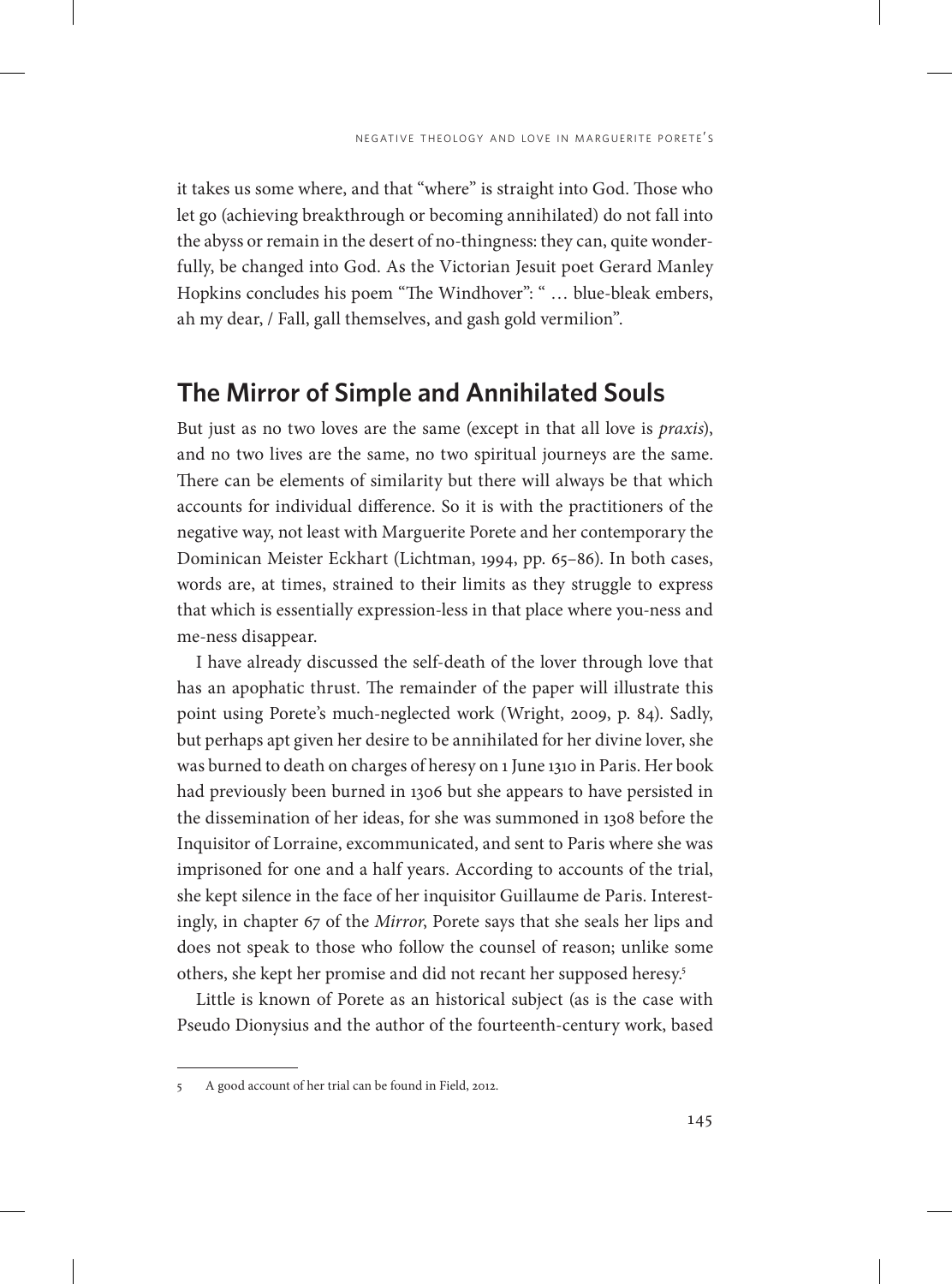on the *Mystical Theology* of Dionysius, *The Cloud of Unknowing*), what we do know of this "pseudo woman" – a title given to her by the inquisitors – has been gleaned from the trial documents and the text of her book itself. A surprising number of human hours has been spent on speculations about her life (a task somewhat akin to finding out about Umberto Eco by reading his novels). But we can say that she was obviously an educated woman with deep knowledge of the scriptures and the greats of the Christian spiritual tradition, notably St Paul and the Pseudo-Dionysius.

Her work is an allegory in the courtly love tradition, the main speaker being Dame Amour (Lady Love) who is the voice of God, while God is Loingpres (Far-Near, which is very similar to thirteenth-century Dutch visionary and poet Hadewijch's *verre bi*;). Reason and the Soul are among the other speakers, while Little Holy Church, Holy Church, the Holy Spirit, and Faith also make appearances. The work is written in the vernacular and consists of 139 chapters that are a mixture of verse, lyrical passages, and animated debate between the characters, especially Lady Love and Reason (who is constantly mocked and put down by Lady Love).6 The *Mirror* deals specifically with love, and Porete's weaving through the at times vaguely erotic and the apophatic, as the soul journeys out of itself and into divine love to be one sole being with God has many echoes of the women mystics who were her contemporaries or preceded her (especially Hadewijch of Antwerp and her contemporary German Beguine Mechthild of Magdeburg).7

Ever since Italian scholar Romana Guarnieri discovered the Chantilly manuscript of Porete's Mirror in 1946,<sup>8</sup> a plethora of works has emerged from many and varied disciplines, a testimony to the fact that the *Mirror* can be read through many different lenses. Much, for example, has been written from the feminist and postmodern perspectives.<sup>9</sup> Additionally, Porete is often held up as a prime example of a woman disciplined and

<sup>6</sup> The translation I have used in this chapter is that of Carolyn Behnke, chosen because it has been made from the French Chantilly manuscript rather than previous English manuscripts; the chapter number and page number are given in brackets after each citation.

<sup>7</sup> For a good introduction, see Dronke, 1994 and Lerner, 2010.

<sup>8</sup> Printed in "Osservatore Romano", June 16, 1946, p. 3.

<sup>9</sup> See Lichtman, 1998.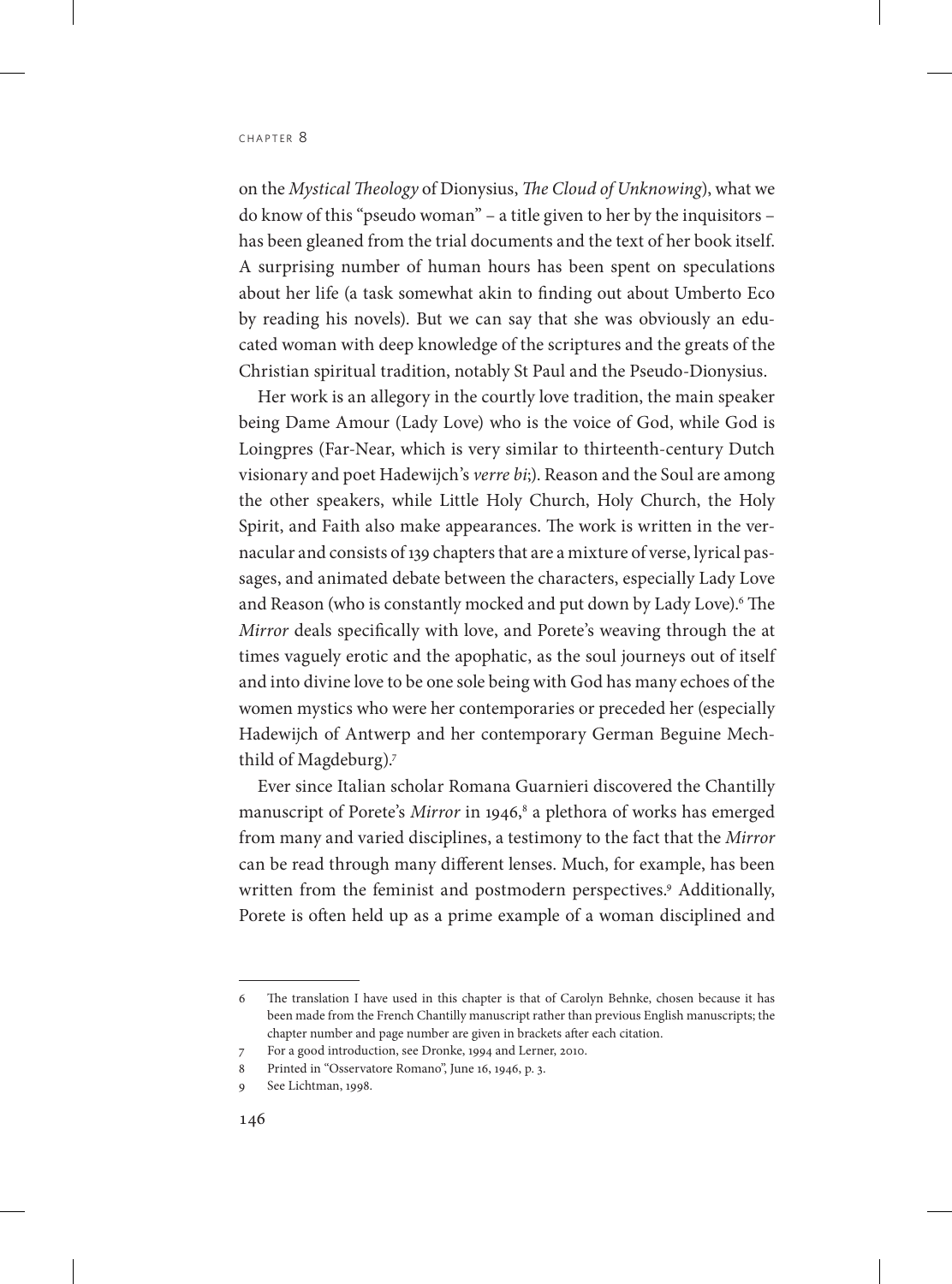persecuted for her beliefs, beliefs that went against the patriarchal hegemony of the theology of her time.

Not surprisingly, in Porete's *Mirror* Divine Love (the voice of God) is feminine even though *amour* (love) is masculine in French. Much has been written about this subversion of gender categories. What is interesting in Porete is that master Reason finally gives up the battle in chapters 35–36 and subjects himself to Love. Porete also uses different relational terms: in chapter 121 the Holy Trinity speaks to the soul as daughter, sister, and beloved. She in turn addresses God as father, brother, and beloved (ch. 136). However, we should not be tempted to conclude that hers is an affective, female-centered mysticism; it is not.

And despite her very powerful use of love imagery, the *Mirror* is not bride mysticism nor is it written under the impetus of twelfth-century French Cistercian Bernard of Clairvaux's love mysticism; rather, it takes the basic themes of Dionysian negative theology and uses these to weave a new garment, albeit a garment that was transformed by ideas from contemporary theological ideas in circulation among the Beguines (lay religious orders/groups). Put simply, Porete's story in the *Mirror* is the story of the soul becoming what she truly is rather strangely, by falling out of herself under the impetus of love. When the soul is liberated from will and reason, when the soul "… has all and has nothing, knows all and knows nothing, wills all and wills nothing …" (chs. 7 and 13), the soul is emptied so that her divine Lover has space to be in her.

#### **Annihilated by Love**

Standing firmly in the tradition of the Pseudo-Dionysius, negative theology forms the foundation of Marguerite Porete's spirituality: "God, of whom no words can be spoken ..." (11,105). The unknowable God motif is fundamental to understanding Porete's spirituality as she carefully develops the notion of the descent into the abyss of her own nothingness: "[such] souls can no longer speak of God, for knowing no longer where God is, they can no longer say who God is" (18,114). "This soul can no longer speak of God for she is stripped naked of all her outward desires, of all her inner feelings and of any spiritual affection … She desires nothing,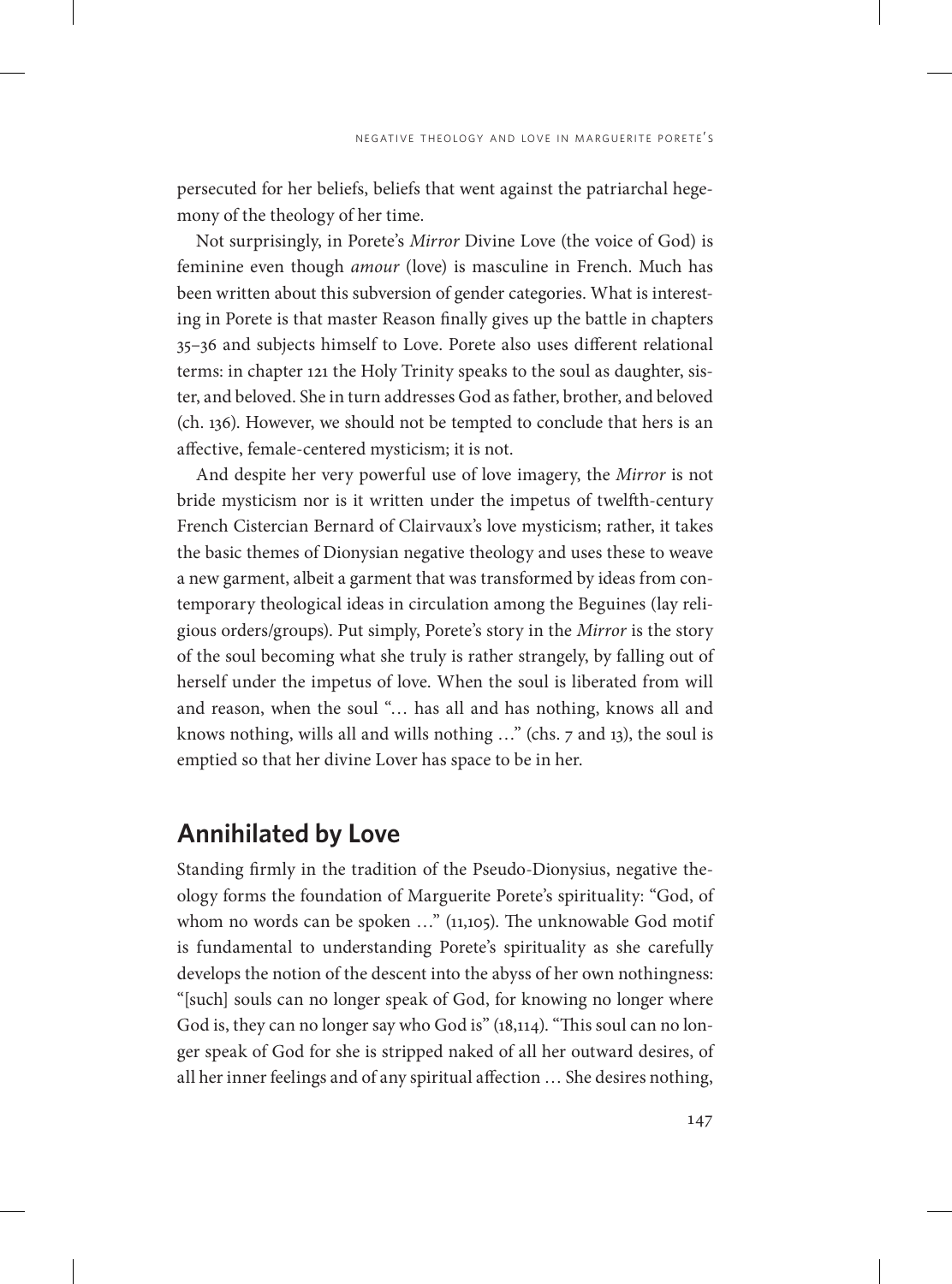for her will … is dead" (7,99–100). "For all that can be said, written, or even thought about God, who is beyond all words, is more like lying than any true description" (119, 201).

Broadly speaking, Porete conceives seven stages in the soul's ascent/ descent to/into Love, the final of which is the return to its origins – bodily death, and we cannot say anything about that (chs. 61 and 118). I will not enumerate these stages here except to say that the soul practices the most relentless *aphairesis* (taking away) as she takes her leave of everything, even the virtues (ch. 6 and following; she expands more fully on this idea in ch. 21) – a leave-taking that was ultimately destined to be her downfall. But in her view, freedom from being bound by the virtues is precisely what constitutes a "liberated" soul.<sup>10</sup> And while this taking leave of the virtues was deemed to be her heresy (the antimonian heresy, literally meaning "lawless": the idea that Christians are exempt from obeying the moral law, of which she refused to recant), to my mind it is not dissimilar from late fourth – early fifth-century Christian theologian Augustine of Hippo's "Love and do as you will" (Sermon on 1 John 4:4–12) whom Porete herself quotes in chapter 13. Having left the virtues behind, the soul then falls into love, or rather is drawn into love by Love (stage 4). After that, she is annihilated, becomes nothingness (*adnienti*) for Love's sake.

Most of the *Mirror* is concerned with the fifth stage in which the soul becomes annihilated and God sees God's self "through her in his divine majesty, so she sees nothing outside of God himself" (118, 200). It is through being loved by God that the soul falls into nothingness because she is not the one doing the loving: only Love loves. In my view, this is the heart of Porete's apophaticism, a very Dionysian approach in that knowing nothing is the way to the unknowable God. In Porete's dialectic, "God", the bountiful outpouring of a manifest Love, belongs to an unmanifest nothingness, which can be reached only by "knowing nothing", "willing nothing", and "having space for God", a motif that is repeated throughout the *Mirror*. I think we see here a very clear echo of Eckhart's famous *Beati pauperes spiritu* (Blessed are the poor in spirit) sermon.

<sup>10</sup> See Marler, 2013.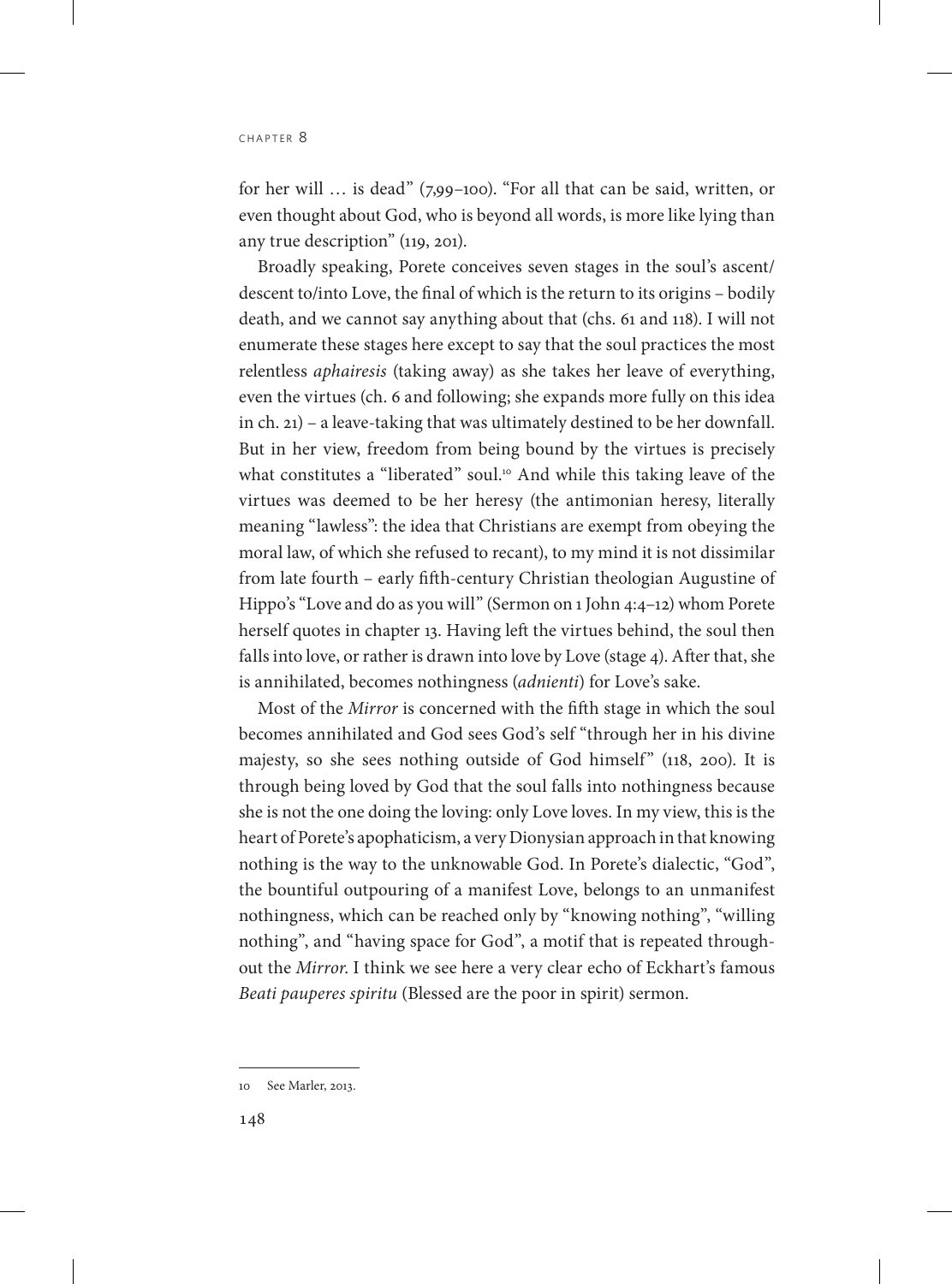A further interesting idea that Porete develops is that of namelessness, this time not in the usual sense of the unknowable, unnameable God, but the namelessness of the soul. "The soul … has her right name from the nothingness in which she rests … And if she is unencumbered in all aspects, she loses her name … And therefore she loses her name in the One in whom she is melted and dissolved through Himself and in Himself" (Wright, 2009, p. 75). As an illustration of this idea, Porete uses the very potent image of a river flowing into the sea. As a river, it has its own name, but when it joins the sea, its name is unnecessary as it becomes part of the sea. So it is with the soul (ch. 82). This rather lovely image, which describes the process of deification, is used on more than one occasion. And in returning to the sea, she "takes nothing other than the name of the One, the Bridegroom, in whom she is perfectly transformed" through love (82, 167). And in taking Love's name, she herself becomes Love.

The intensity of the soul's love, which by its very nature is self-emptying and self-displacement, leads to the utter loss of self. In Porete's falling into God, her *kenosis* echoes the *kenosis* of Divine Love whereby God creates because God is beguiled by goodness, by love, as the Pseudo-Dionysius put it (*Divine Names*, 4, 13, 712a–b). The God who stands outside God's self to create awakens our own ecstatic longing for our source.<sup>11</sup> The Plotinian, Dionysian, and Augustinian concept of Love drawing all things to itself is a strong motif in the *Mirror*: "… for Love draws all matter into herself. Love and the Soul become one thing, not two, for that would be discord" (83,167), says Porete. About this soul who has, wants, and knows nothing, simply put: "she comes from love and wants to go back" (15,111).

In this sense Porete's spiritual journey is different from most journeys that depict the rise of the soul from creatureliness to the divine. Porete stands this idea on its head as time and time again she stresses the need for extreme purgation to enter the abyss of nothingness. In the soul becoming annihilated, becoming nothing and other than itself, it can no longer know, for it is fully liberated from all things, even knowledge. Lady Love says: "Such a soul swims in the sea of joy, in the delightful ebb and

<sup>11</sup> Here Dionysius uses St Paul as the model lover in his *extasis*: 2 Cor 5:13 and Gal 2:20; see Stang, 2008, p. 547.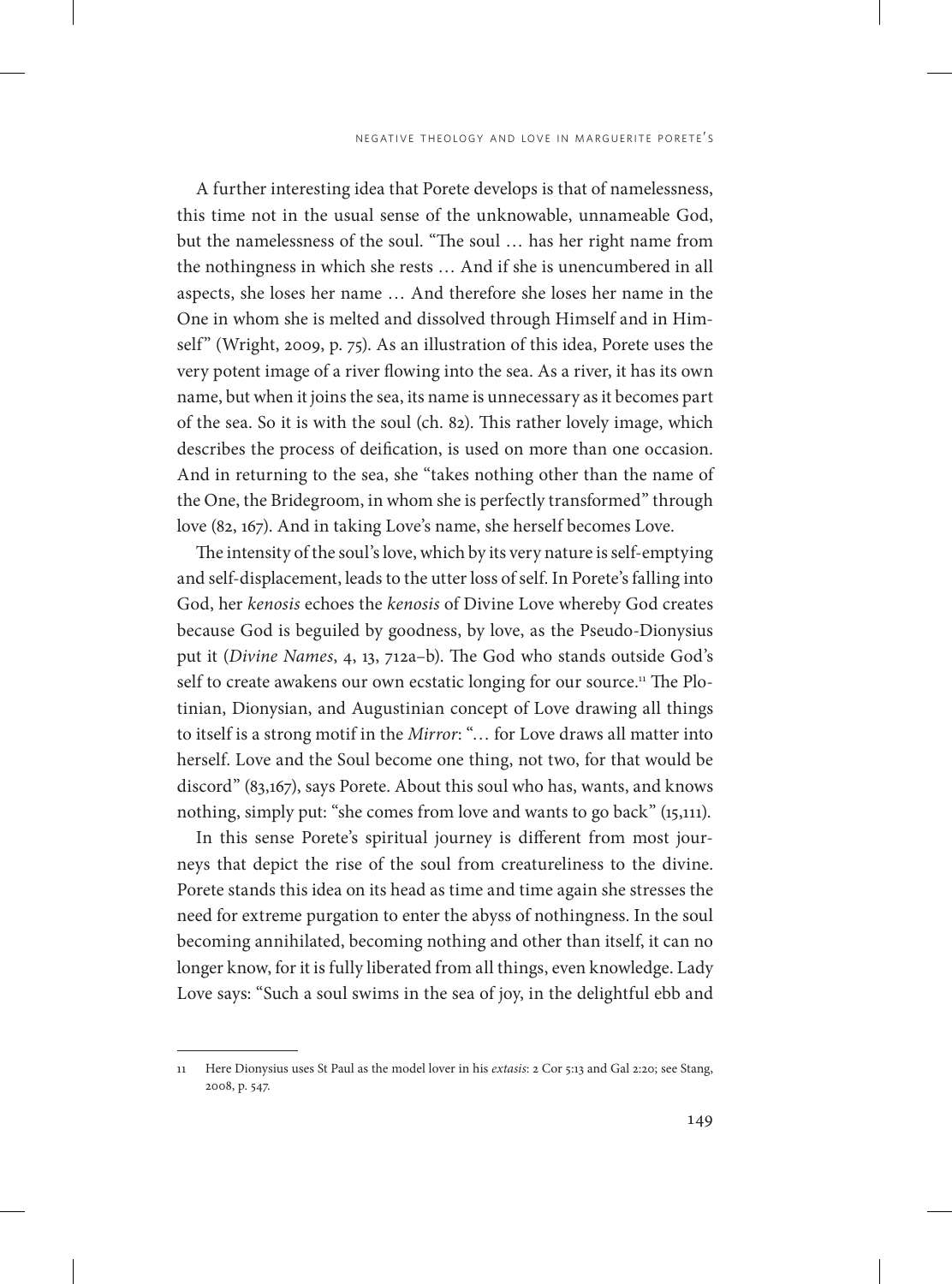flow of the sea of the Godhead. But she does not feel joy since she is one with joy, … for she dwells in Joy and Joy dwells in her … for Love has changed this Soul into herself". To which soul responds: "How sweet it is that I am changed into the thing which I love better than myself! I am so changed I have lost my identity by loving …" (28,121). In such a soul God alone works: "… on my own I can do nothing unless my Beloved does it in me" (36,128), an echo of St Paul in Phil 4:14. In this way, the abyss of nothingness becomes the portal through which the soul is transformed into Love.

This poverty of self, of soul, this annihilation, is paradoxically how the soul gains God by losing God, and in the gaining, in becoming Love, the soul becomes free. The portal of nothingness, then, is the only way to make space for Love to be. The nothingness that the soul becomes means that she is not with herself, she is naked, and has bid farewell to the world – a very similar concept can be found in Eckhart's depiction of *abgescheidenheit* ("detachment" or "letting go"). Love says:

And the best I can say is that if you know perfectly your nothingness, you will do nothing, and this nothingness will give you everything. If you cannot perfectly recognize your nothingness, which is what you really are, you will then have to do something … If God has transformed you in himself, you must not forget your nothingness. This means that you must not forget who you were when he first created you … and who you would be if he did not dwell in you. (34,126)

In the *Mirror*, it is through her own destruction, her falling into nothingness, that the soul becomes deified. Since she is dead to the world, "the Trinity will always dwell in her" (42,133). Lady Love says: "This Soul is God by the condition of Love, and I am God by divine nature … That is why this precious beloved of mine is taught and brought by me, without herself, for she is changed into me …" (21,117). Porete then simply announces: "… the Trinity has made her its home" (22,117). The Johannine echoes here are obvious (John 14:23). "This soul is completely melted, liquified and absorbed in the high Trinity, joined and united to it, and she has no will other than divine will ..." (68,153).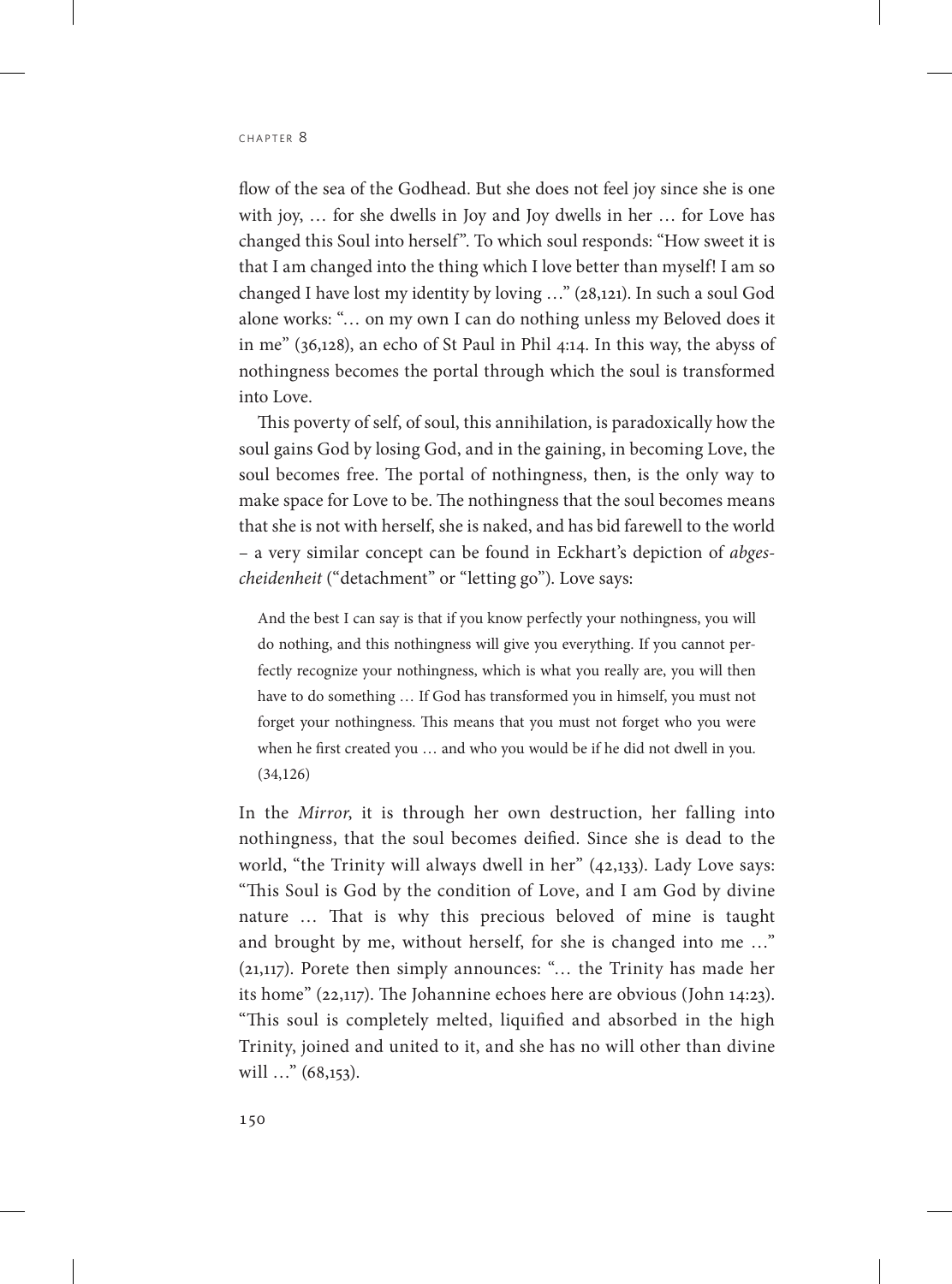# **Love, Nothingness, and Only God**

So, despite Porete's use of the language of love, an apophatic moment always is present in the soul's annihilation: "Since she is nothing, nothing matters to her: not herself, not her neighbors, not even God himself. She is so small she cannot be found … God is so great that he is incomprehensible to her. By this nothingness she has fallen into the certainty of knowing nothing and wanting nothing. This nothingness gives her everything. And it cannot be achieved in any other way" (81,165). God is, says Porete, known, loved and praised "… only by those creatures who cannot know, love, or praise him" (95,177–178). "Thus she has nothing to do with God, anymore than God had to do with her. Why? Because he is, while she is not; and in her nothingness she needs nothing, for it is enough that he is and she is not. Thus she is unburdened of all things, for she is again without being just as it was before she was … she is what God is …" (135,224). The image of the soul hidden in God, resting serenely in complete peace: "I am alone in him, myself excluded" (51,139) is a powerful one that demands rigorous purification so that God can *become* in the depths of the soul (here again, Porete draws on St Paul using Colossians 3). That is precisely why this soul "cannot be found" (52,140). "If she has properly fallen, this fall is so deep, the Soul cannot rise from this abyss, and this she mustn't do … (118,200).

Listen to Soul: "By God's grace I am what I am. Therefore I am only that, and nothing else, which God is in me. And God is also the same being that he is in me … Therefore, if I am, I am nothing except what God is. There is nothing but God, so no matter where I go I find nothing except what God is. There is nothing but God, so no matter where I go I find nothing but God …" (70,154). The performative act of being free from all locates the eternal everywhere and at once, in the same way that multiplicity in Plotinus is conceived as a One-everywhere *(Ennead* V, 3, 15, 20–22). In this way, Porete is following in the same tradition as other medieval women mystics: Mechthild of Magdeburg, thirteenth-century Italian mystic Angela de Foligno, and Hadewijch of Antwerp who stated: "god met god te sine" – to be God with God (and among the men, Eckhart and fourteenth-century Flemish mystic John of Ruysbroeck (Marin, 2010, p. 96). In a most Plotinian fashion Porete stresses the idea that this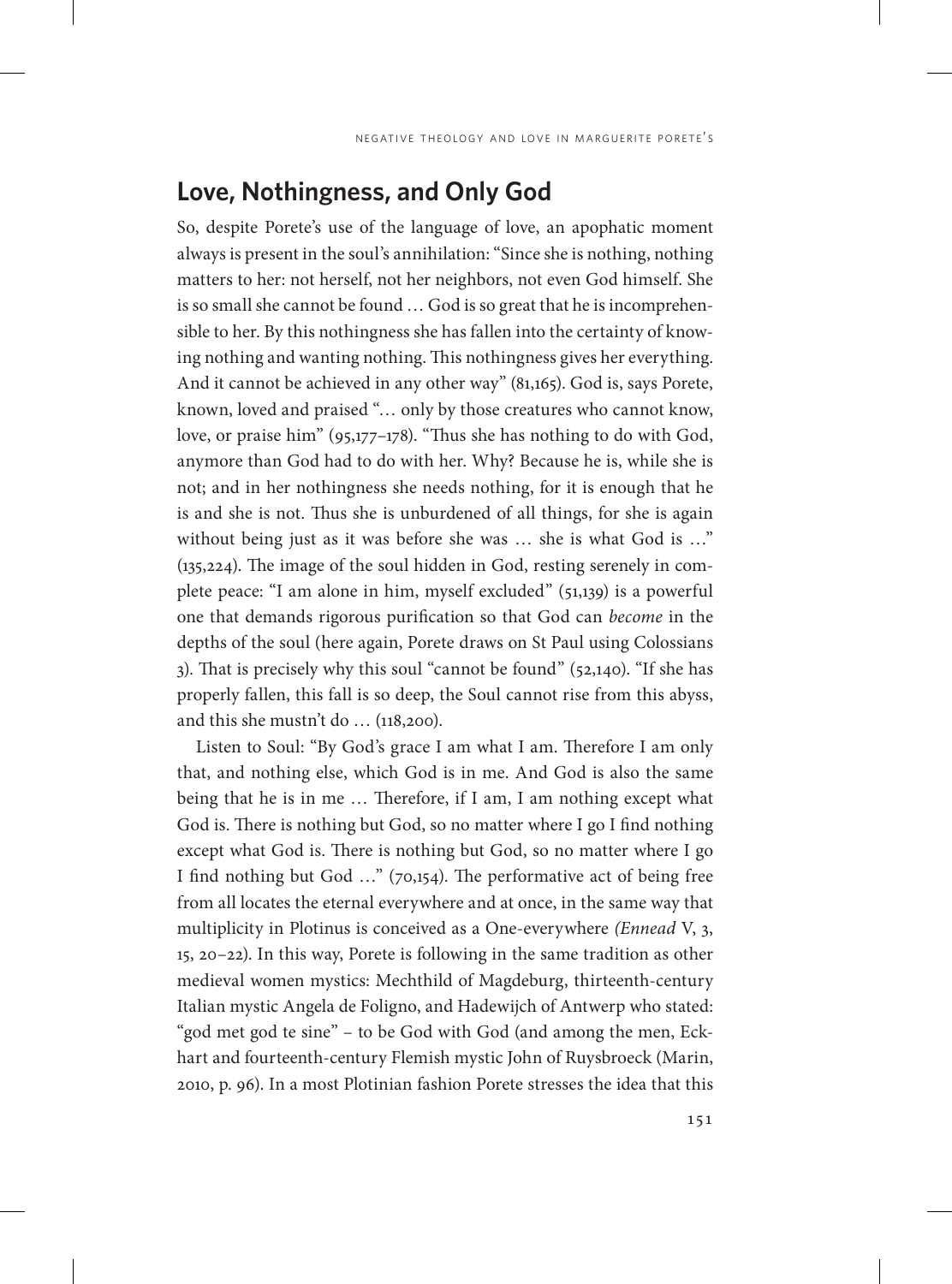love necessarily creates unity: "Love and the Souls become one thing, not two, for that would be discord. But they are one thing, and that is accord"  $(83,167)$ .

Criticisms of this aspect of her thought zoom in on the idea that God and the soul become one in deification. I am not going to examine the thorny theological issues this idea has engendered throughout the centuries, but I do not find Porete's spirituality problematic if read in the light of centuries of Patristic thought on the concept of God becoming human so that human could become God, and in the light of St Paul's "I live, no not I, but Christ lives in me" (Phil 1:23) – in fact, there are very strong Pauline echoes throughout the *Mirror*. It is true that in the *Mirror* soul becomes God, but in so doing, is no longer soul: the "apophatic plunge into God is the expiration of the soul" (Turner, 2008, p. 658). There is no longer God and soul but God alone. Soul is annihilated. God is all.

And while the soul must do the work of becoming empty and naked, it is God who completes the process because the soul can no longer act and no longer needs to work (at becoming virtuous); the soul knows nothing, not even God. Here we can clearly see the subjective and objective poles of apophatic discourse and practice. The soul, the subject, becomes object, and God, the object, becomes subject. In this sense the concept of *theosis* (deification) is an interior rather than an exterior happening whereby God is no longer *telos* (end) but starting point: God continually goes out from God's self and into the soul. The continuous hominification of God and divinization of humanity is the eternal process of Love loving Love's self. As the mirror of the soul becomes emptied, only the gazer remains: Love.

Soul rather boldly declares: "God has no other place to put his goodness unless he places it in me … For this reason I can say that I am the salvation of all creatures and the glory of God" (117,194–195). Thus, through me going out of me, God becomes; God pours God's self into me when I become not me. Meister Eckhart goes even further when he says that God can do nothing without me (Walshe, 1981, p. 46). "In all creatures there is something of God, but in the soul God is very God, for she is his resting place. That is why one master says God loves nothing but Himself: all His love is lavished on Himself" (Walshe, 1981, p. 73). This concept has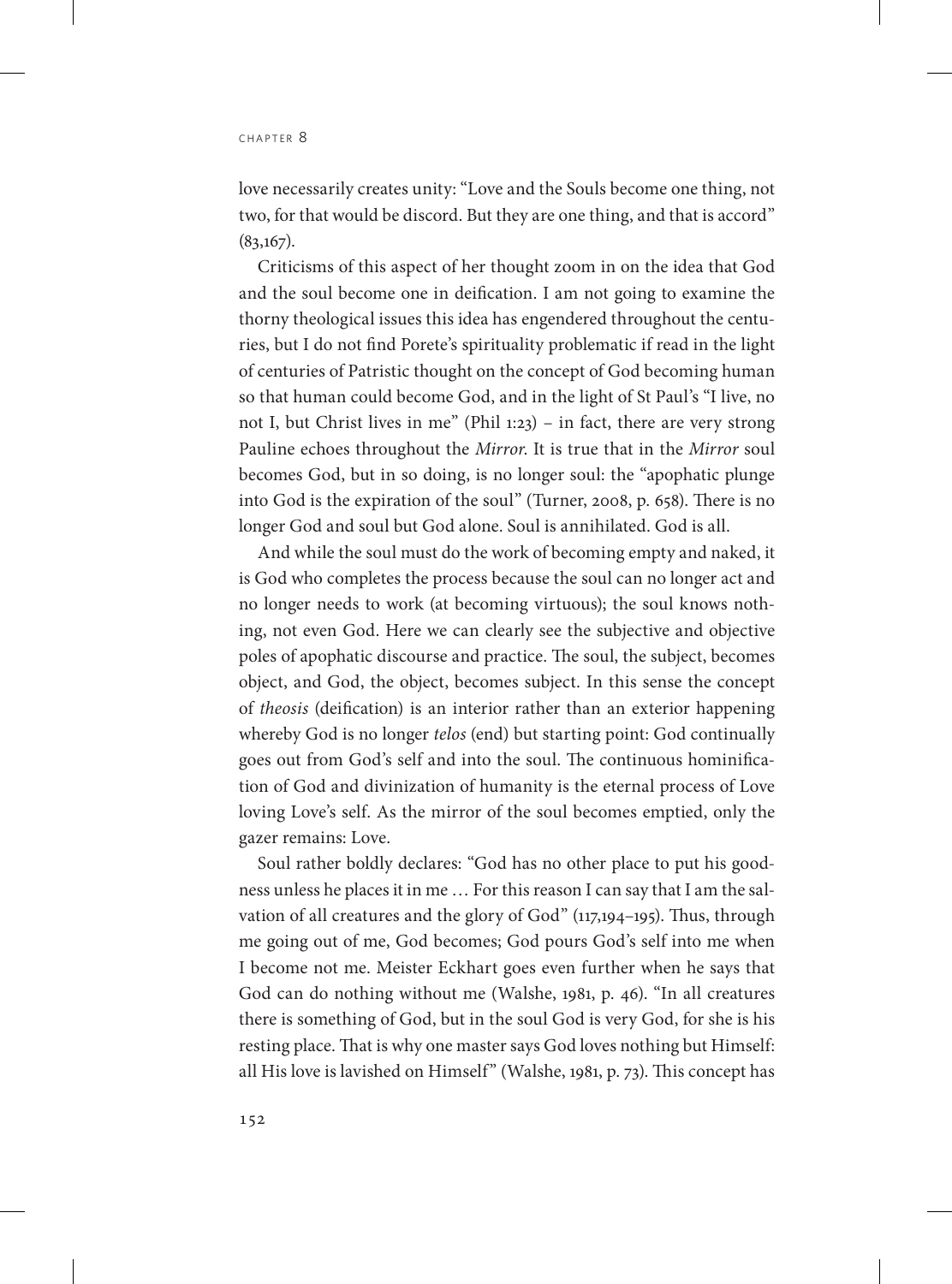had many expressions in different traditions but it is, as previously noted, fundamentally Dionysian: that the love by which we love God is not our love but God's love. And this itself creates a unity between creator and created but it does not blur the distinction between the two – God is simply All while the soul is nothing.

Listen to Andalusian mystic Ibn 'Arabi's *hadith*: "When I [Allah] love my servant … I become the hearing with which he hears, the seeing with which he sees, the hand with which he grasps, the feet with which he walks, the tongue with which he speaks $v_{12}$  And in Plotinus: "... seeing and the seen coincide, and the seen is like the seeing and the seeing is like the seen" (*Ennead* V*,* 3, 8, 16–17), for "there is no longer one thing outside and another outside which is looking in, but the keen sighted has what is seen within" (*Ennead* V, 8, 10, 35–36). Eckhart says: "The eye with which God sees me is the same eye with which I see God. My eye and God's eye are one eye and one vision or seeing and one knowledge and one love" (Théry, 1926, p. 224). And finally Porete: "And she is so taken up into him that she no longer sees him, nor herself; so he sees only God in his divine goodness" (91, 175). And again: "But God, who clarifies this Soul, sees himself through her in his divine majesty so she sees nothing outside of God himself, who is, and from whom all things come" (118, 200). Finally Soul declares:

I've said I will love Him: I'm lying for I do not, it is He alone who loves me: He is and I am naught … He is fullness And I am filled. (122, 208)

In Porete (as also in Eckhart), $13$  the annihilation of the self, the complete falling into God, is understood as a return to the soul's original, primal, "before" state. She becomes what she always was and is in the Godhead. This means that the soul is truly in herself when she is "nowhere

<sup>12</sup> As quoted in Sells, 1994, p. 69.

<sup>13</sup> In the sermon "Beati Pauperes Spiritu" Eckhart takes this thematic to the extreme: "Therefore let us pray to God that we may be free of God …", Walshe, 1981, p. 271.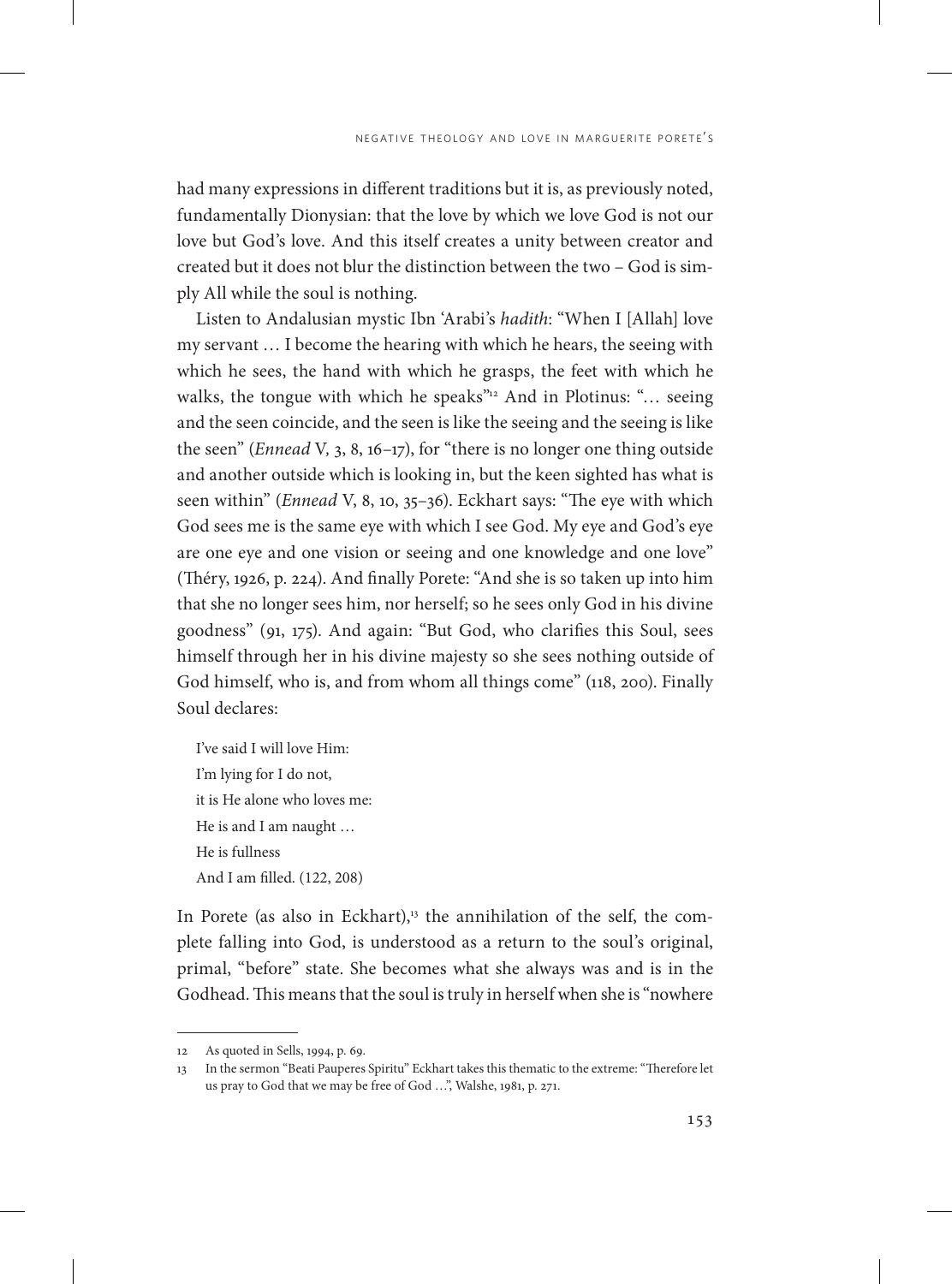in herself, not in God, not in herself, not in her neighbours, but in the annihilation which is the work of Lightening [Loingpres] …" (59, 146). For the Meister, when the soul becomes virgin, that is, becomes naked and empty (disinterested), there is space for the Word. So, without the soul there would be no Word.<sup>14</sup> And for Eckhart, when the Word is born, the soul knows nothing, has nothing, and wants nothing – very strong echoes of Porete. Both Eckhart and Porete work a similar thematic: for the Dominican, the Word is birthed in the soul when the soul becomes "virgin" – in a sense, the soul becomes the womb for God – becomes wife (this is God's "motherwork"). For Porete, the annihilated soul becomes an empty shell that is transformed into the residence of Love. In both Porete and Eckhart, deification is accomplished by the outgoing (descent) of God and the descent, not the ascent, of the soul. Thus we can say that God conceals God's self in being birthed in the soul (a central idea in the thought of twentieth-century Swiss theologian Hans Urs von Balthasar – the *kenosis* of the incarnation is the very incomprehensibility of God) not only in historical time, but also eternally in the soul.

But this is not the end of the love story. Soul is not left bereft of herself in dark nothingness; paradoxically (and like all the great mystics) there are sudden moments of clarity and light. Although the soul remains annihilated, at times, "Dazzling Far-Near" flashes glory like the brightest of lightening (chs. 58 and 61), but as Porete notes, such flashes are necessarily brief because the soul cannot bear that "… ravishing, overwhelming union which suddenly seized me and joined me to the marrow of Divine Love, where I melted" (80, 164). More than this, she does not say. Her poetic description of the enflamed drunken soul soaring high like an eagle and seeing the sun in its full glory in chapters 22 and 23 are strong echoes of the Pseudo Dionysius, and describe the brief glimpses the soul can have of her divine Lover from a terrestrial perspective.

And the end of this journey is peace. In contrast to many of the practitioners of the apophatic way, Porete's journey (and indeed Eckhart's) is not presented as an arduous ascent up the cloud-wreathed mountain, but rather a being still in no-thingness – the very Plotinian notion of waiting

<sup>14</sup> See Hollywood, 1995.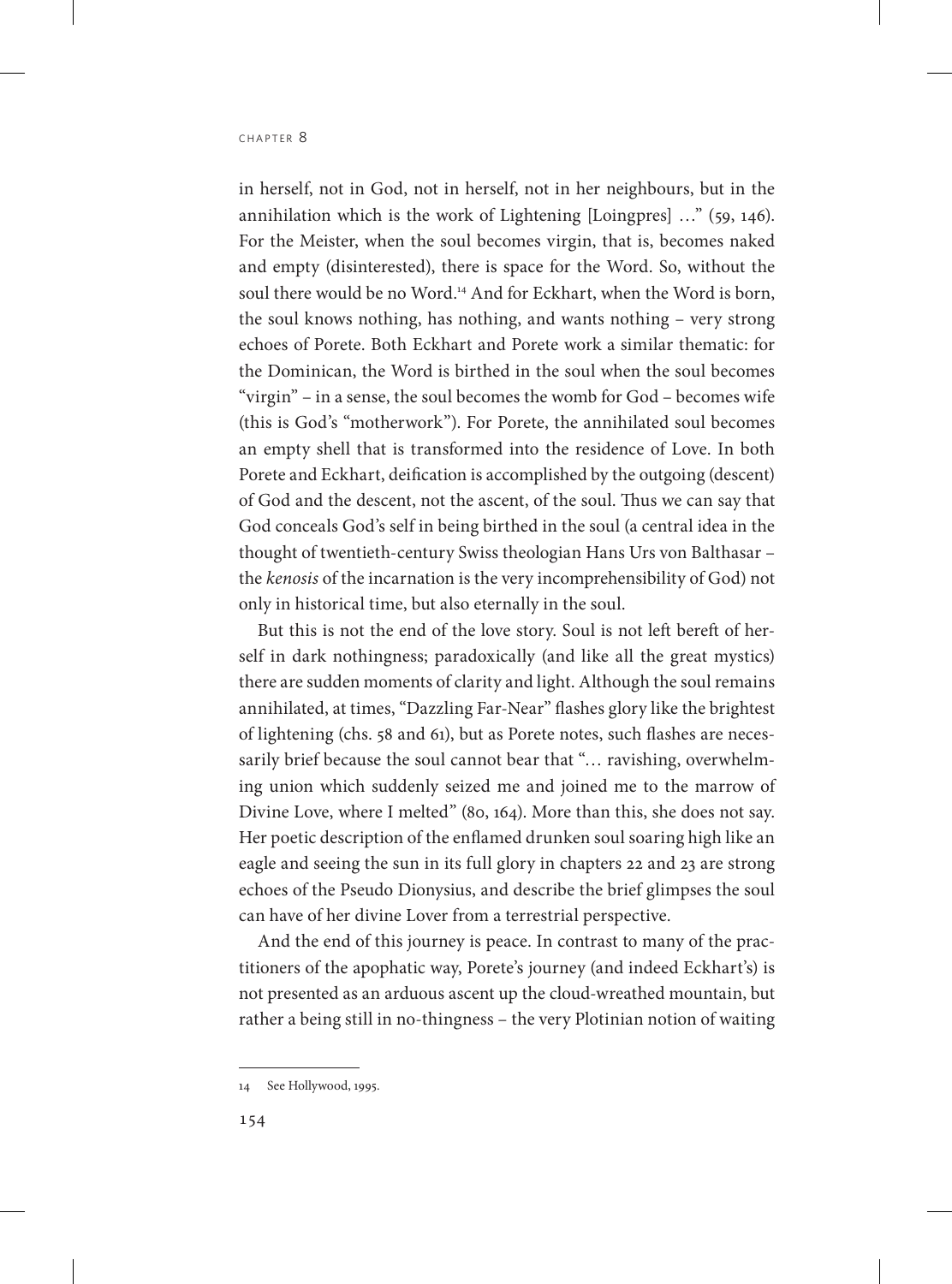quietly and then to be in the same place as the mighty Good (*Ennead*  V, 5, 8, 3–5; V, 6, 6, 34–36; VI, 9, 8, 33–45). And although the annihilated soul remains outside of herself, she floats "… in a constant sea of contentment, where she wafts and wanes, drifts and drowns in divine peace, not moving within, not working without" (81, 165). "I rest in complete peace, alone, all and nothing in the courtesy of the unique kindness of God" (51, 139). "Thus the soul has within her the rays of divine knowledge, drawing her out of herself, into a wonderful divine peace …" (71, 155). "… I cannot be in him unless he places me in him without myself, as it was when he, and not I, made me …" (111, 191). "Without myself" – the loss of self, the displacement of self becomes the way to love Love and how Love becomes. This is my brief interpretation of how love and negative theology are brought together in *The Mirror of Simple and Annihilated Souls*.

### **Conclusion**

When I first read the *Mirror*, I found the language and style rather difficult. When I got used to the style and read the text more closely, I began to see how far-reaching Porete's spirituality really is. Through her radical practice of *aphairesis*, to the extent of self-annihilation, by becoming naked and empty, through falling out of herself, Porete answers the divine call to remove, as in Plotinus, everything that we took on in our journey from the One. In Porete's *Mirror*, the soul purges herself so completely that only God, only Love remains. And what this Love is cannot be said since there is no one to say it.

Negative theology usually practises an *aphairesis* that entails the taking away from God of all that is considered creaturely; in the *Mirror*, we have seen Porete's method focus on the self rather than on God. This reversal allows God to be God by making the soul a fit residence for Love. After that, soul's work is done: she has taken away all creatureliness. In this way, Porete manages to rework the concept of purification in a most radical fashion. But she does not, like many of the practitioners of the *via negativa*, "resolve", as it were, the problem of knowing God through unknowing knowing: right to the end, soul does not and cannot know God because only God is (soul has become no thing). She may see a flash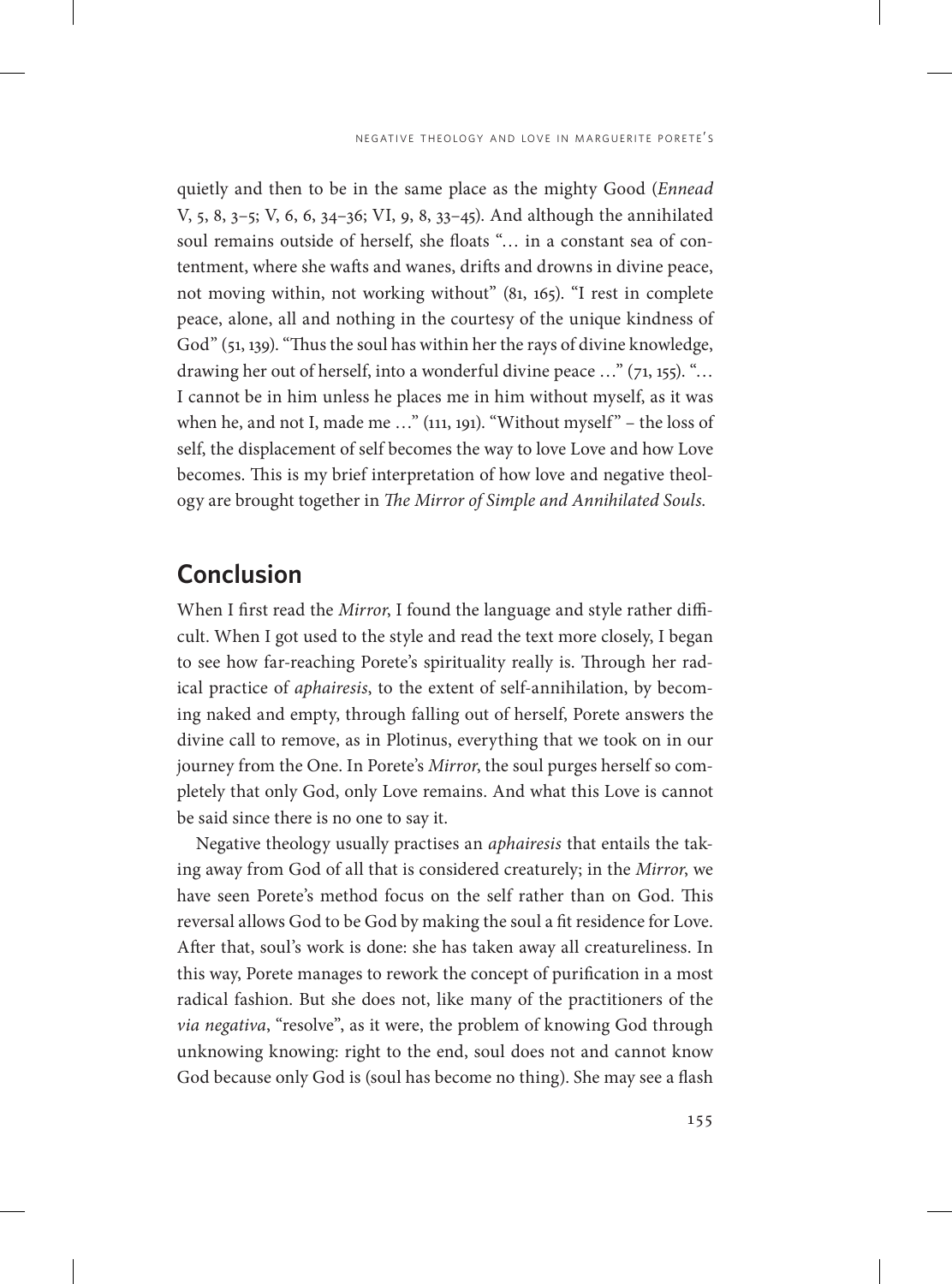of Loingpres's glory, but for the most part, she remains still and alone, not knowing anything, even herself, while Love wills, acts, and loves in and through her. In this way God shall be all in all (1 Cor 15:28).

> Knock, And He'll open the door Vanish, And He'll make you shine like the sun Fall, And He'll raise you to the heavens Become nothing, And He'll turn you into everything.<sup>15</sup>

#### **References**

- Armstrong, A. H. (1990). On not knowing too much about God. In *Hellenic and Christian Studies* (pp. 129–145). Variorum Reprints.
- Behnke, C. (1996). *The mirror of simple and annihilated souls: A translation from the French*. PhD Thesis, University of Cincinnati.
- Boeve, L. (2002). The rediscovery of negative theology today. In M. M. Olivetti (Ed.), *Théologie negative* (pp. 443–459). Casa Editrice Dott. Antonio Milani.
- Coolman, B. T. (2008). The medieval affective Dionysian tradition. *Modern Theology, 24*(4), 615–632.
- Dronke, P. (1994). *Women writers of the Middle Ages: A critical study of texts from Perpetua to Marguerite Porete*. Cambridge University Press.
- Field, S. L. (2012). *The Beguine, the angel, and the inquisitor: The trials of Marguerite Porete and Guiard of Cressonessart*. University of Notre Dame Press.
- Hollywood, A. (1995). *The soul as virgin wife: Mechthild of Magdeburg, Marguerite Porete and Meister Eckhart*. Notre Dame University Press.
- Lerner, R. (2010). New light on *The mirror of simple souls*. *Speculum, 85*(1), 91–116.
- Lichtman, M. (1994). Marguerite Porete and Meister Eckhart: *The mirror of simple souls* mirrored. In B. McGinn (Ed.), *Meister Eckhart and the Beguine mystics*. Continuum.
- Lichtman, M. (1998). Negative theology in Marguerite Porete and Jacques Derrida. *Christianity and Literature, 47*(2), 213–227.
- Louth, A. (1989). *Denys the Areopagite.* Continuum.

<sup>15</sup> Jalāl ad-Dīn Muhammad Rūmī; retrieved at http://www.rumi.org.uk/poetry/.